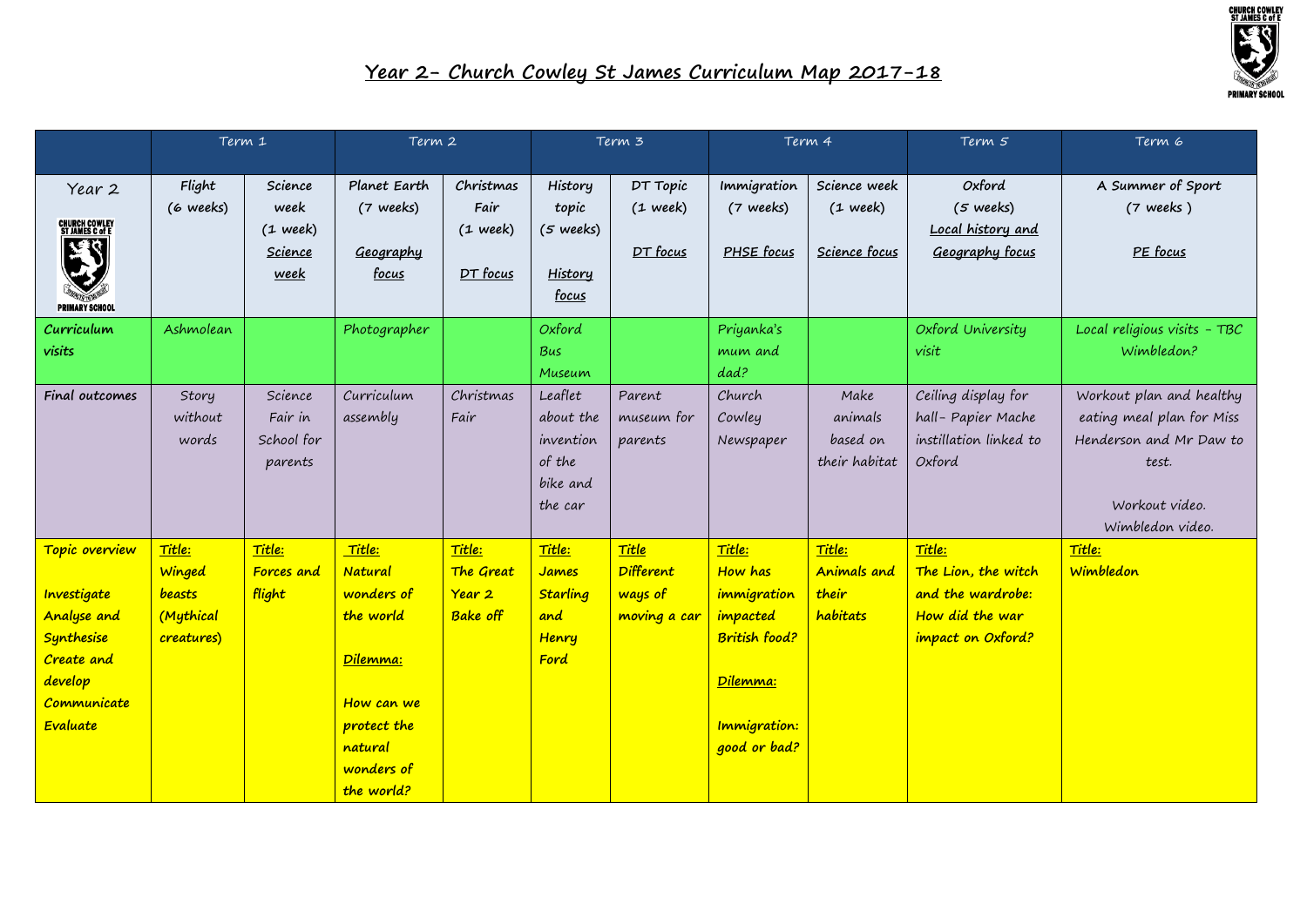

| Science        | Look at          | Working        | Location    | Design,     | Compare the                | Develop      |               | Working        | Develop ideas and    | Everyday Materials    |
|----------------|------------------|----------------|-------------|-------------|----------------------------|--------------|---------------|----------------|----------------------|-----------------------|
| Physical       | the work         | scientifically | knowledge   | make,       | lives of                   | ideas and    |               | scientifically | techniques           |                       |
| Education-Real | of a range       |                | Place       | evaluate    | significant                | techniques   |               | (Investigatio  |                      |                       |
| PE             | of artists       | Plants         | knowledge   | and apply   | individuals-               |              |               | n)             |                      |                       |
| Computing      | and              |                | Human       | technical   |                            | Design,      |               |                | Historical, events   |                       |
| History        | develop          |                | and         | knowledge   |                            | make,        |               | Animals        | people and places in |                       |
| Geography      | <i>ideas</i> and |                | physical    |             |                            | evaluate and |               | including      | their own locality   |                       |
| Art            | techniques       |                | Geography   |             |                            | apply        |               | humans         |                      |                       |
| Design         | Design,          |                |             |             | Working                    | technical    |               |                | Geography skills and | Cooking and           |
| Religious      | make,            |                |             |             | scientifically             | knowledge    |               |                | fieldwork            | nutrition-Prepare     |
| Education      | evaluate         |                |             |             | (Investigatio              |              |               |                |                      | healthy dishes safely |
| Music- Voices  | and apply        |                |             |             | n)                         |              |               |                |                      |                       |
| PHSCE- Jigsaw  | technical        |                |             |             |                            |              |               |                |                      |                       |
|                | knowledge        |                |             |             |                            |              |               |                |                      |                       |
|                |                  |                |             |             |                            |              |               |                |                      |                       |
|                |                  |                |             |             |                            |              |               |                |                      |                       |
|                |                  |                |             |             |                            |              |               |                |                      |                       |
|                |                  |                |             |             |                            |              |               |                |                      |                       |
|                |                  |                |             |             |                            |              |               |                |                      |                       |
|                |                  |                |             |             | E-Safety                   |              |               |                |                      |                       |
|                |                  |                |             |             | week-                      |              |               |                |                      |                       |
|                |                  |                |             |             | Relationships              |              |               |                |                      |                       |
|                |                  |                |             |             | unit                       |              |               |                |                      |                       |
|                | Jigsaw           | Jigsaw Unit-   | Jigsaw      | Jigsaw      | technology<br>Jigsaw Unit- | Jigsaw Unit- | Jigsaw Unit-  | Jigsaw Unit-   | Jigsaw Unit-Changing | Jigsaw Unit-Changing  |
|                | Unit-Being       | Being me in    | $Unit -$    | $Unit -$    | Dreams and                 | Healthy Me   | Relationships | Relationships  | Me                   | Me                    |
|                | me in my         | my world       | Celebrating | Celebrating | Goals                      |              |               |                |                      |                       |
|                | world            |                | difference  | difference  |                            |              |               |                |                      |                       |
|                |                  |                |             |             |                            |              |               |                |                      |                       |